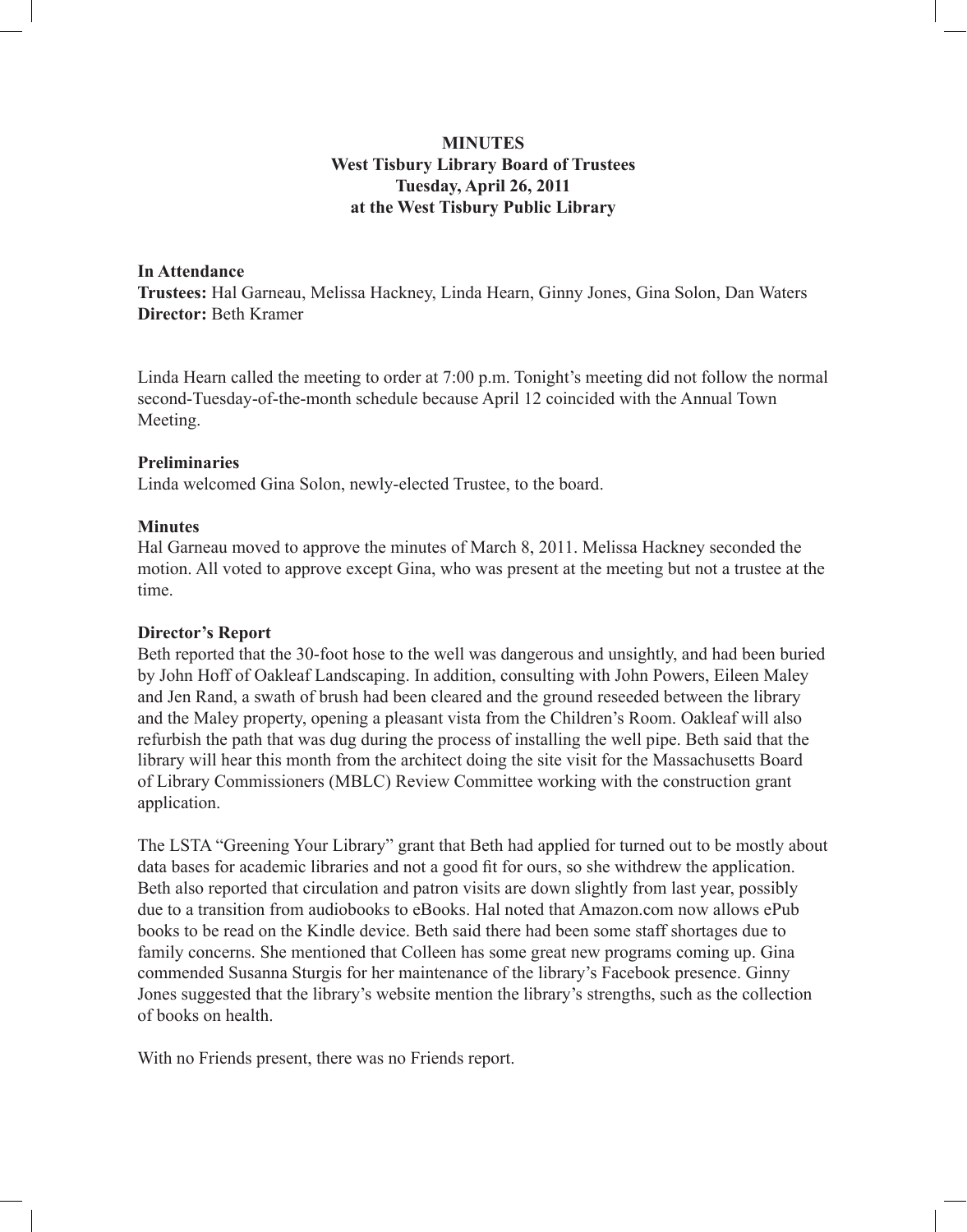#### **Election of Officers**

This being the first monthly meeting after Town Election, Ginny and Melissa, the Nominating Committee, presented a slate of candidates for board officers. They recommended that Linda remain Chair, Dan Waters remain clerk, Hal remain treasurer, and that Melissa serve as the new vice-chair. Dan moved to accept the slate as recommended, and Ginny seconded the motion. The motion passed unanimously. Ginny moved to elect the slate as accepted, and Dan seconded the motion. The candidates were unanimously elected by voice vote.

#### **New Business**

On Tuesday, August 16th, the Martha's Vineyard Agricultural Society will celebrate the 150th anniversary of the Agricultural Fair with a parade from the Grange to the new Ag Hall. Linda proposed that the library enter a float, possibly featuring Nelia Decker surrounded by children, and a banner. The board signalled general approval of the idea. Beth said she would gauge the sentiment among the staff.

Linda reported that Fan Ogilvie, current Poet Laureate, has agreed to serve a third consecutive term. Linda moved to recommend to the Selectmen that Fan be reappointed. Ginny seconded the motion, which passed by unanimous voice vote. Since this must be Fan's last year, the search process for the next Poet Laureate will be announced at the November Community Poetry Reading.

Beth reported that, in anticipation of creating the position of a town-wide maintenance manager who might help to consolidate costs, the town had commissioned EMG to conduct an audit of town facilities and projected maintenance needs for the next 20 years. She presented the library's Replacement Reserves Cost Estimate (attached), which anticipates that the current library building will need \$296,024 worth of maintenance through the year 2020.

## **Policy**

Ginny moved to confirm last month's vote of the Art Wall Policy. Melissa seconded the motion, and it passed by unanimous voice vote. Ginny moved to confirm last month's vote of the Unattended Children Policy. Melissa seconded the motion, and it too passed unanimously.

## **Correspondence**

Beth noted that the library has received a donation from the Island Club, thanks to Island Card holders who designated the library as the recipient of their donations.

#### **Other Business**

Ginny asked whether the library is any closer to being able to join CLAMS. Beth reported that she and Ebba Hierta (Chilmark library director) will be meeting with CLAMS next month. Dan noted that the next Community Forum will be Monday, May 2 at 5:30.

The meeting adjourned at 7:58 p.m.

Respectfully submitted, Dan Waters, Clerk